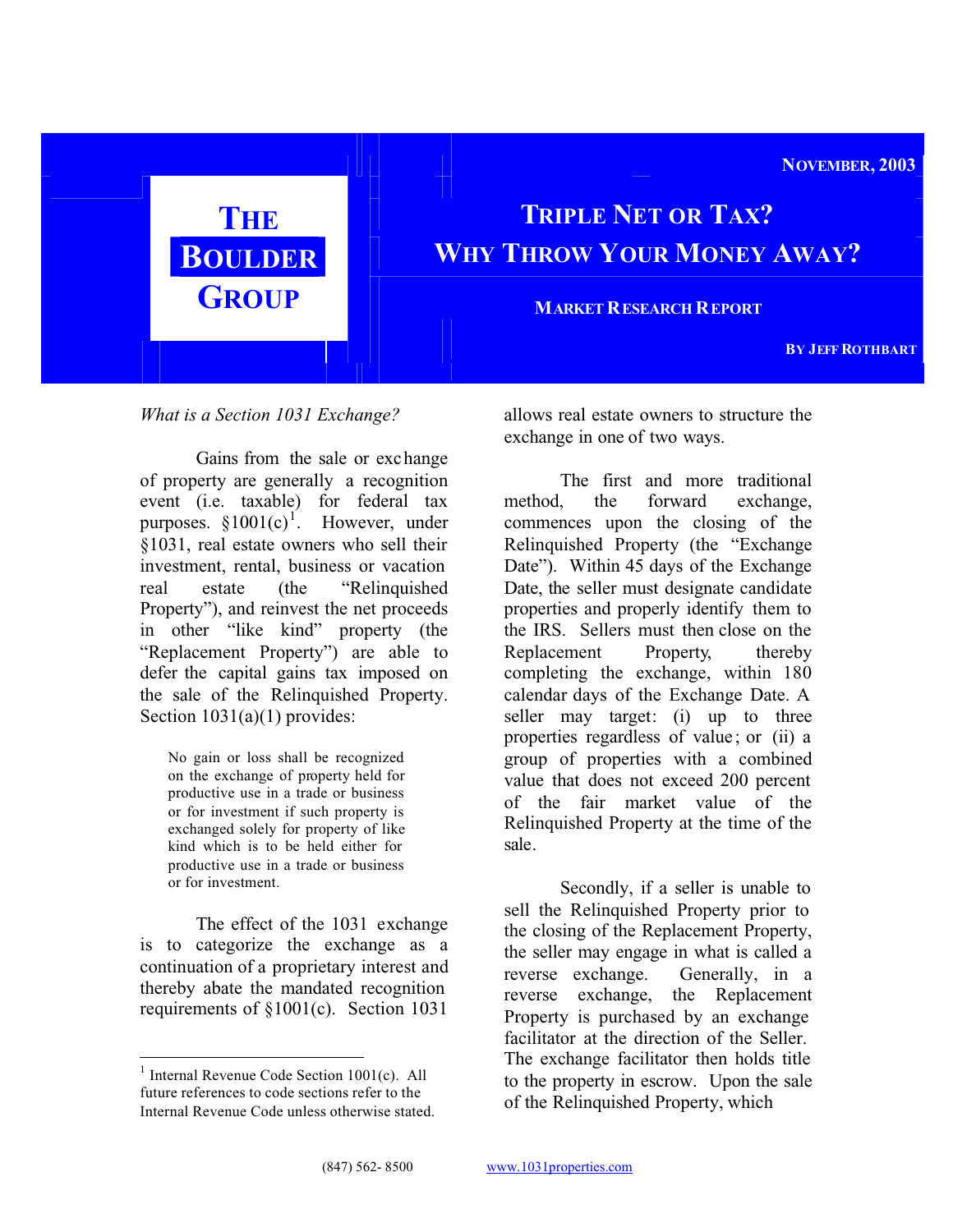must be completed within 180 calendar days as well, the exchange facilitator then deeds the Replacement Property to the seller and the exchange is completed.

#### *What are the tax savings and aspects to a 1031 Exchange?*

Section 1031 permits taxpayers to defer tax not avoid it. Therefore, the taxpayer, subject to the exceptions as illustrated in the examples below, receives a carryover basis in the Replacement Property equal to the adjusted basis of the Relinquished Property. This ability to defer taxation is a main reason that like kind exchanges are a powerful investment technique.

While taxpayers may be required to recognize some gain as a result of the exchange, the gain recognized will most likely be less than that owed if the taxpayer chose to dispose of the property without the tax deferral benefits of §1031. ہ د

For example, Jerry owns a parcel of real estate with an adjusted basis of \$45,000.00 and a fair market value ("FMV") of \$75,000.00. If Jerry simply wants to dispose of the property, he would recognize and realize gain of \$30,000.00. Accordingly, Jerry would then owe \$4,500.00 in tax upon the disposition of the parcel. <sup>2</sup>

Instead, now assume that Jerry currently owns the same real estate parcel but it is encumbered by \$25,000,00 of debt and he seeks to exchange his parcel for one owned by Kramer, instead of disposing of it. Kramer's parcel has a FMV of \$95,000, an adjusted basis of \$60,000.00 and is encumbered with debt of \$55,000.00. In the exchange, Kramer will also pay Jerry \$10,000.00 in cash. For the purposes of this example, it is assumed that Jerry will exchange his parcel for Kramer's and visa versa.

In this transaction and under §1001, Jerry has gain realized in the amount of  $$30,000.00$ .<sup>3</sup> Yet, because the nonrecognition provisions of §1031 mandate nonrecognition rather than making it elective, Jerry may not recognize the \$30,000.00 in gain. Unfortunately for Jerry, however, the exchange is not tax-free. Under §1031, taxpayers are required to recognize gain to the extent of any "boot" received. Boot is defined as any cash or other property received in the exchange. In this example, Jerry received \$10,000.00 in cash. The IRS therefore requires that he recognize gain in the amount of the boot, \$10,000.00.

While the boot recognition rules do expose Jerry to some tax liability as a result of the exchange, that detriment is not without some benefit. The recognition of income has forced a modification of some of the tax attributes associated with the real estate, namely the adjusted basis. After the exchange, Jerry would have increased his adjusted basis from \$45,000.000 in

<sup>&</sup>lt;sup>2</sup> Based on the assumption that the property has been held for over one (1) year and qualified as a I.R.C. §1221 capital asset used in either the taxpayers trade or business or for investment purposes. Also, any depreciation recapture that may be required to be recognized has been ignored.

<sup>&</sup>lt;sup>3</sup> Gain Realized equals the FMV of the property exchanged minus the adjusted basis in such property. X exchanged land worth \$74,000.00 with and adjusted basis of \$45,000.00.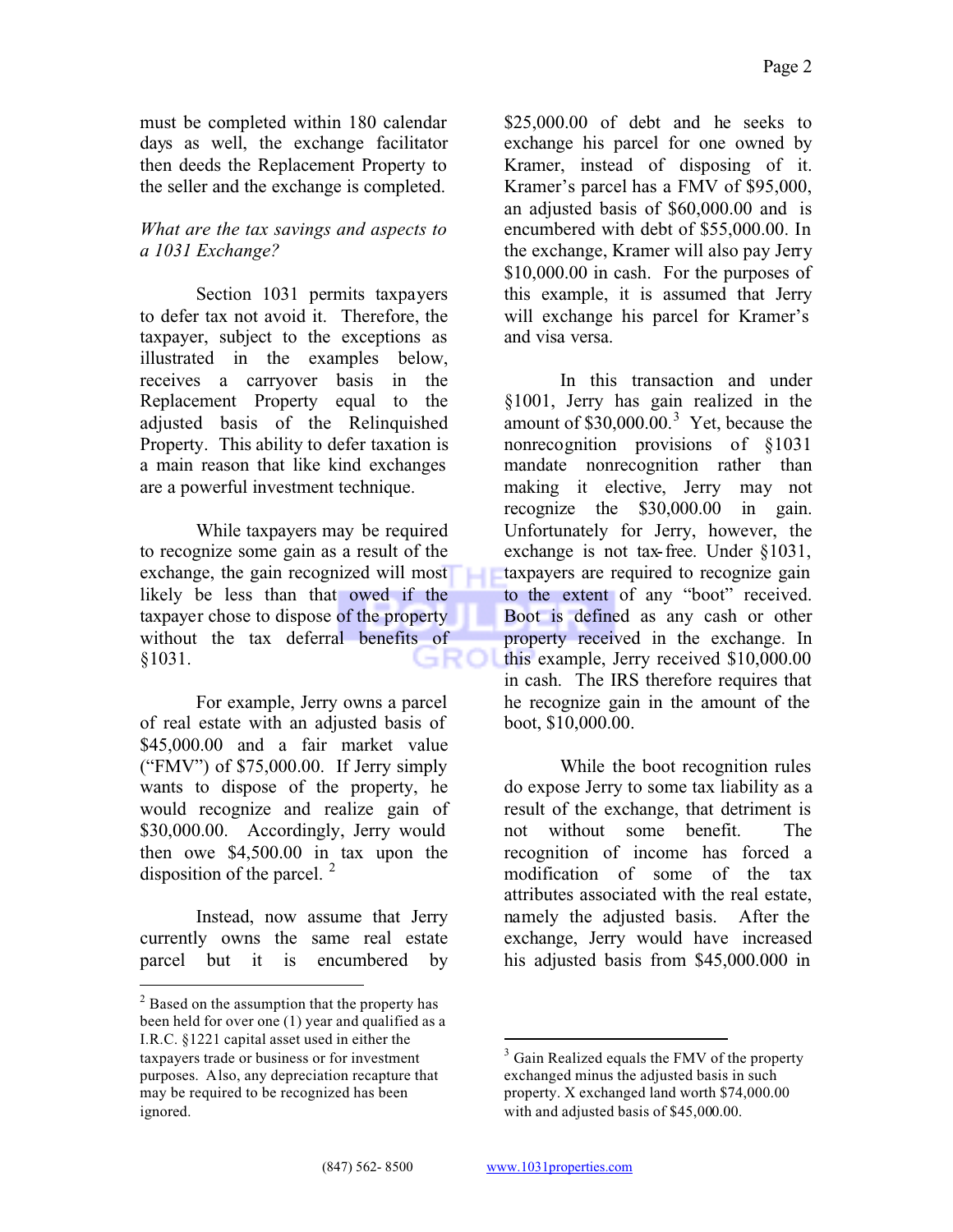the Relinquished Property to \$75,000.00 in the Replacement Property.<sup>4</sup>

By complying with the requirements of §1031, Jerry has deferred federal capital gains tax, avoided the taxation of depreciation recapture and increased his adjusted basis in the asset in addition to receiving the desired Replacement Property.

### *Selecting a Replacement Property*

Selecting Replacement Properties is not as easy as one would suspect. While investors have a myriad of options available to them, including but not limited to vacant land, apartment buildings or industrial property, it may be difficult for the investor to choose among the various options. The Boulder Group believes that the choice is actually very simple. Purchasing net leased credit tenant properties is the simple and obvious choice. Net leased credit tenant properties are essentially equivalent to being a corporate bond and therefore are an extremely secure, leverageable and liquid investment that provides a management-free cash flow.

Upon trading into a triple net leased property, there is no management required. The landlord's sole duty is to deposit the rent check every month. Net leases typically obligate the tenant to pay expenses including real estate taxes, insurance and building maintenance.

Income from investment grade tenants generate returns above those of corporate bonds. Most net leases range in duration for ten to twenty five years with the average lease being contracted for twenty years. In addition to the increased returns, these lengthy durations eliminate the tenant turnover that is commonly associated with other real estate investments such as apartment or industrial buildings.

Due to this tenant security, net leased properties have a greater leveragability than most other real estate investments. Some net leased properties can secure financing with as high as a 90% to 95% loan to value ratio.

The lack of required active management and the secure nature of the lease afford for the easy and frequent transferability of credit tenant properties. Such liquidity is rare in the real estate market.

 While benefits of net leased properties, over other forms of real estate investments, are clear, those benefits are increased when combined with the tax deferral regime of §1031.

#### *Net Leases v. More Traditional Investments*

As stated above, net leased investments generate greater returns than those of corporate bonds. Surprisingly, credit tenant net leased investments actually provide for greater returns than the historical average of most stocks and bonds as well.

JH

<sup>&</sup>lt;sup>4</sup> The adjusted basis in the Replacement Property is computed by adding the Gain Recognized (\$10,000.00) and Debt Assumed (\$55,000.00) to the adjusted basis of the Relinquished Property (\$45,000.00) and then subtracting out the Cash Received (\$10,000.00) and the Debt Relieved (\$25,000.00).